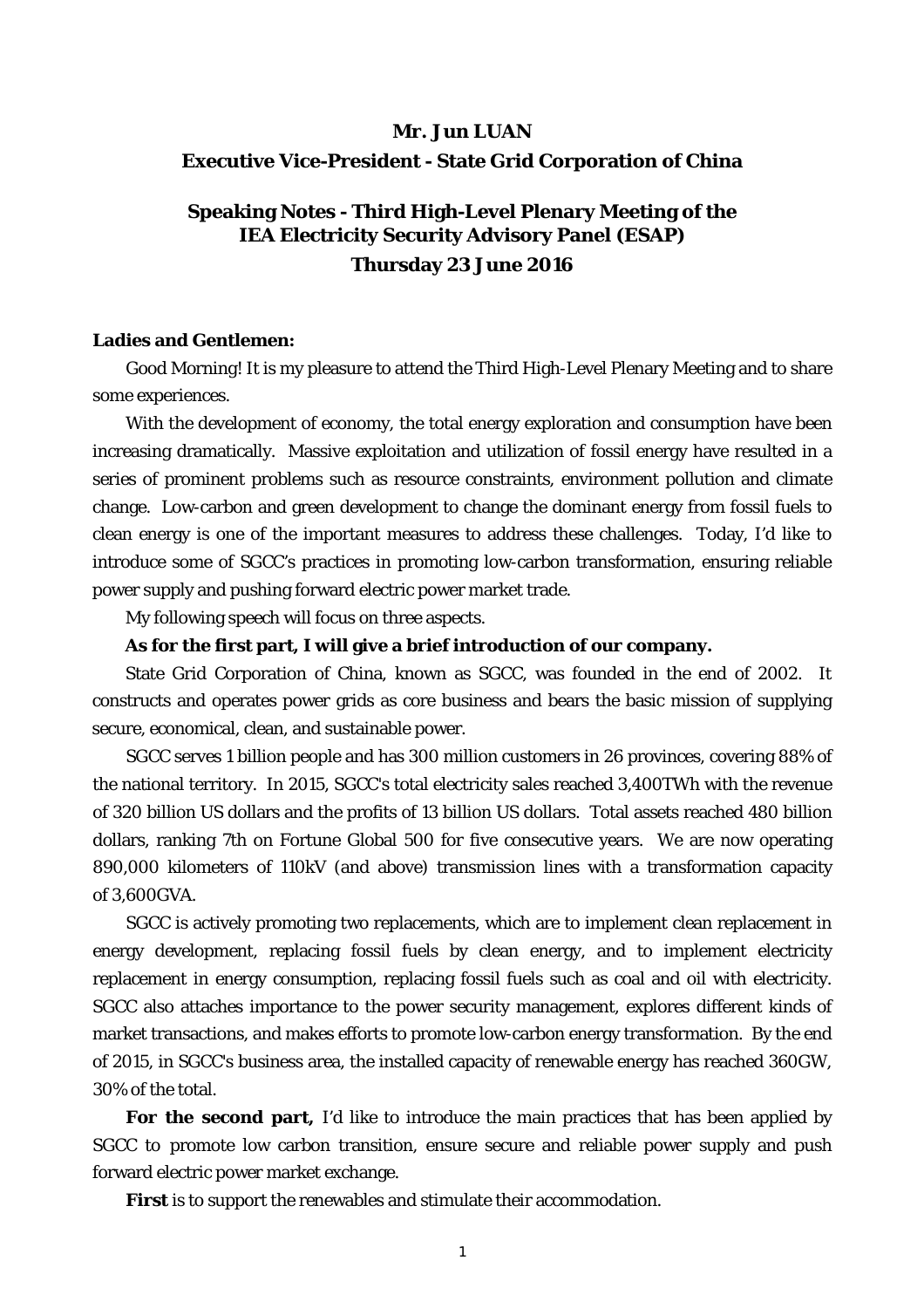From 2010 to 2015, China's renewable energy experienced rapid development and the generation of renewable energy grew 11% annually. In 2015, the renewable energy generation reached 900TWh. Wind power has become the second largest power source in 15 provinces.

In recent years, SGCC has attached great importance to renewable energy accommodation with many measures. We accelerated power grid construction to ensure integration and transmission of renewable energy. From 2010 to 2015, SGCC accumulatively invested RMB 85 billion in building 37,000 kilometers lines to integrate and transmit renewable energies. From 2013 to 2015, the proportion of the renewables in cross-regional and cross-provincial transmission by SGCC kept increasing from 33% to 42%, within which wind and solar power increased from 10TWh to 30TWh.

Also, we established a set of management mechanism to prioritize the dispatching of the renewables. When making long-term plans, we gave priority to renewable energy to be included into the annual and monthly balance with enough space. When making day-ahead plans, we predicted the renewable energy power first and reasonably arranged the power grid operation mode to prioritize renewable power generation. In real-time dispatching operation, we developed an Automatic Generation Control (AGC) system to optimize and adjust the renewable energy output timely.

Thirdly, we enhanced the construction and management of pumped storage power stations. At the end of 2015, 22 pumped storage power stations were in operation with a total installed capacity of 17GW. Another 13 stations were under construction with a total installed capacity of 19GW.

What's more, we strengthened our scientific and technological research to ensure the healthy development of renewable energy. Through S&T research and standard specifications, a number of important technical problems have been effectively solved, such as LVRT test, renewable energy cluster control and so on.

**Second** is to strengthen the management of power auxiliary services.

With the increasing of the proportion of renewable energy, intra-provincial power auxiliary service markets could no longer meet the need to accommodate renewable energies. Therefore, SGCC began to explore on cross-provincial and cross-regional auxiliary service market.

Trans-provincial and inter-regional auxiliary service market has the following characteristics: First, it includes a cross-regional peak-shaving trading mechanism, giving full play to regional large grid and coordinating different provinces' peak-shaving abilities. Second, it introduces the market price mechanism, which uses floating price and allocation mechanism depending on the peak shaving ability of thermal power unit. Finally, it can adopt the wind and nuclear power into the peak-shaving mechanism as important market entities so that wind power and thermal power, nuclear power and thermal power can compliment each other.

Third is to explore market-based exchange to promote the construction and development of electric power market

Above all, a technical support system for the power market has been built to support the bilateral competition from the generation side and the consumption side, offering services like